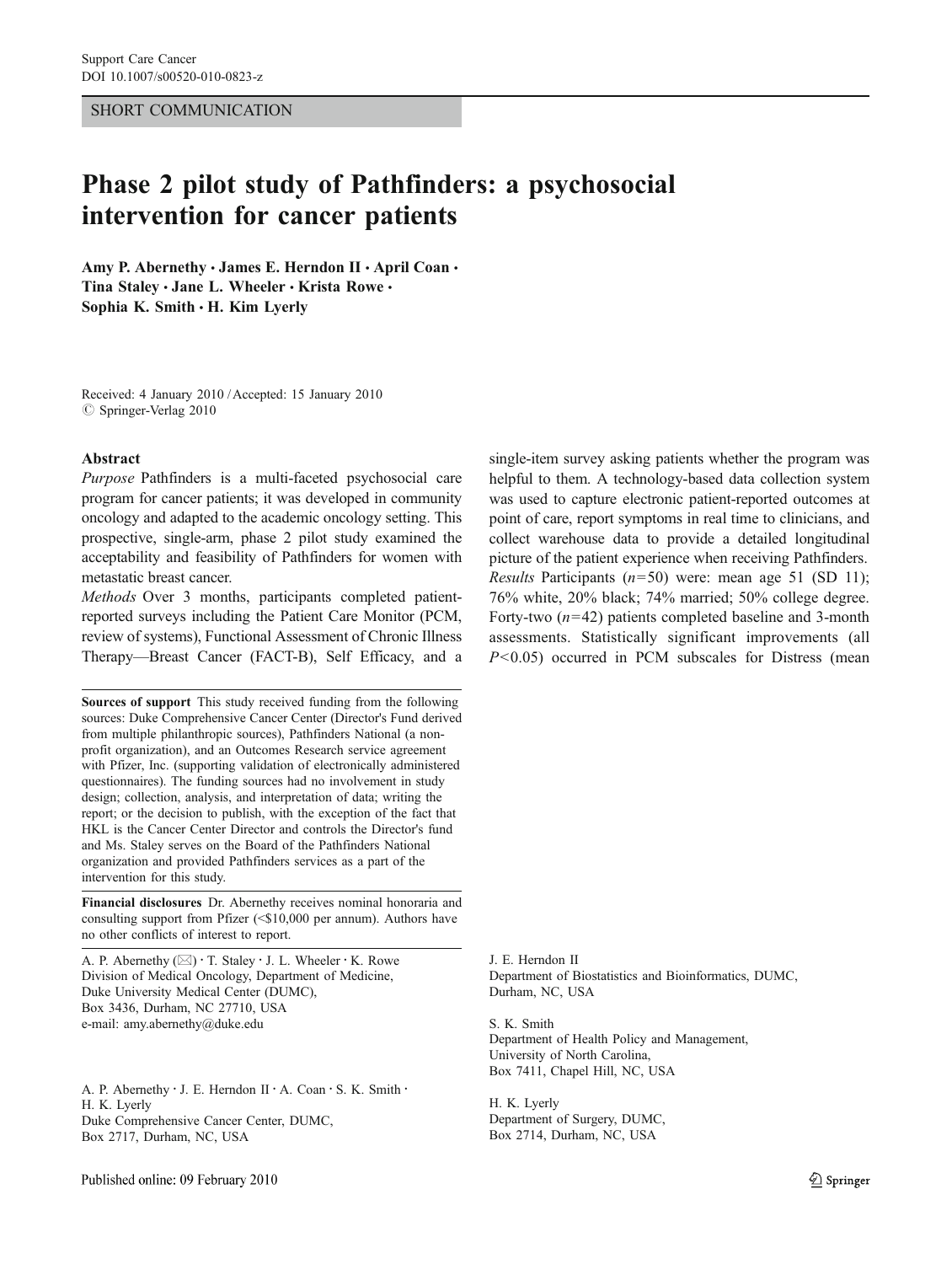[SE]=−3.42 [1.21]), Despair (−4.53 [1.56]), and Quality of Life (2.88 [0.97]), and the FACT-B Emotional Wellbeing subscale (2.07 [0.46]). Of the 29 participants asked if Pathfinders was helpful, 27 (93%) responded positively and two did not respond. Other instruments measuring symptoms, quality of life, and self-efficacy showed improvement.

Conclusions In a phase 2 pilot study, Pathfinders was helpful to patients and is feasible in an academic medical center. Follow-up data collected at the 3-month assessment suggest that the program impacts various psychological outcomes, notably distress and despair.

# Keywords Patient-reported outcomes.

Psychosocial oncology  $\cdot$  Quality of life  $\cdot$  Neoplasms  $\cdot$  Distress

# Introduction

A substantial evidence base confirms that cancer patients experience significant psychosocial symptoms. Psychological distress, including anxiety, depression, and changes in mood, affects over 35% of all patients with cancer [[1\]](#page-5-0). For example, studies have found that depression diminishes cancer patients' quality of life (QOL), and that greater severity of depression is associated with a faster rate of disease progression and a greater severity of other cancer-related symptoms, particularly pain [\[2](#page-5-0), [3](#page-5-0)]. In addition, studies of cancer patients meeting criteria for post-traumatic stress symptomatology have been also documented, though incidence rates vary [\[4](#page-5-0)].

Currently, the primary mode of delivering psychosocial care to cancer patients is through adjunctive programs (e.g., psychotherapy, support groups, and psycho-education). These services are typically provided by social workers, counselors, and chaplains in parallel with medical care, but with providers often uninformed. Patient navigator models attempt to bridge communications between the patient, family, and medical team; however, it is difficult to determine the benefits given their diversity in content. Likewise, limited rigorous research has been conducted on cancer patient support programs for reasons including lack of resources, inter-program variability, and difficulty identifying key outcome variables. Specific psychological interventions such as cognitive-behavioral therapy and psycho-education (e.g., self-care information provided to patients post-surgery) have been studied in adult cancer patients and survivors. Several meta-analyses have looked at the effectiveness of these interventions but results have been varied, igniting a debate over their effectiveness [\[5](#page-5-0), [6](#page-5-0)]. A review of the literature in June 2008 yielded no rigorous studies on any comprehensive psychosocial intervention that was fully integrated into the context of medical care.

Pathfinders is a psychosocial program designed for cancer patients at all disease stages. As shown in Fig. [1,](#page-2-0)

the program seeks to effect "personal recovery" by identification and activation of the individual's innate strengths through both therapist-led and self-guided inquiry.

A manual guides the implementation, but the intervention is tailored to address patient-specific needs. Pathfinders work in close concert with clinical providers to facilitate patient/ provider communication and attend to their patients' nonmedical needs. The program has served patients at two community sites in Colorado since 2000 and at an academic medical center in North Carolina since 2006.

This paper presents the initial results of a pilot study (i.e., phase 2 clinical trial) of Pathfinders among metastatic breast cancer patients at Duke University Medical Center, which was conducted in parallel with program implementation. The purpose of the pilot was to determine whether this model of psychosocial care is acceptable to patients and feasible in the academic medical center setting. A further objective was to determine the best outcome(s) upon which to design a larger, well-powered, randomized controlled (i.e., phase 3) trial.

#### Methods

#### Study design

This was a prospective, single-arm, phase 2 pilot study conducted at one institution (Duke University Medical Center, Durham, NC, USA) from January 2006 to June 2008. Participants received the Pathfinders intervention over a 6-month period, interfacing with a Pathfinder at baseline and approximately monthly thereafter. The primary outcome was acceptability, assessed by the proportion of patients reporting that the program helped them. Secondary outcomes included QOL, distress, despair, functionality, spirituality, fatigue, self-efficacy, and symptoms. A 3-month analysis was planned to determine if the study should continue and to direct research next steps; results are presented here. The Duke Institutional Review Board approved the study, and informed consent was obtained from all study participants.

The study was designed to ensure that the Pathfinders intervention could be delivered as seamlessly as possible (i.e., with little intrusion from the research team). Data were collected in a clinic using paper-based and electronic versions of validated assessments; electronic surveys were delivered by e/Tablet (wireless, tablet-style, personal computers used in the clinical waiting area), an efficient and unobtrusive system coordinated as a part of the normal clinical care environment [\[7](#page-5-0)].

#### Participants and setting

The original protocol stipulated enrollment of 48 eligible patients to ensure that at least 40 patients would complete at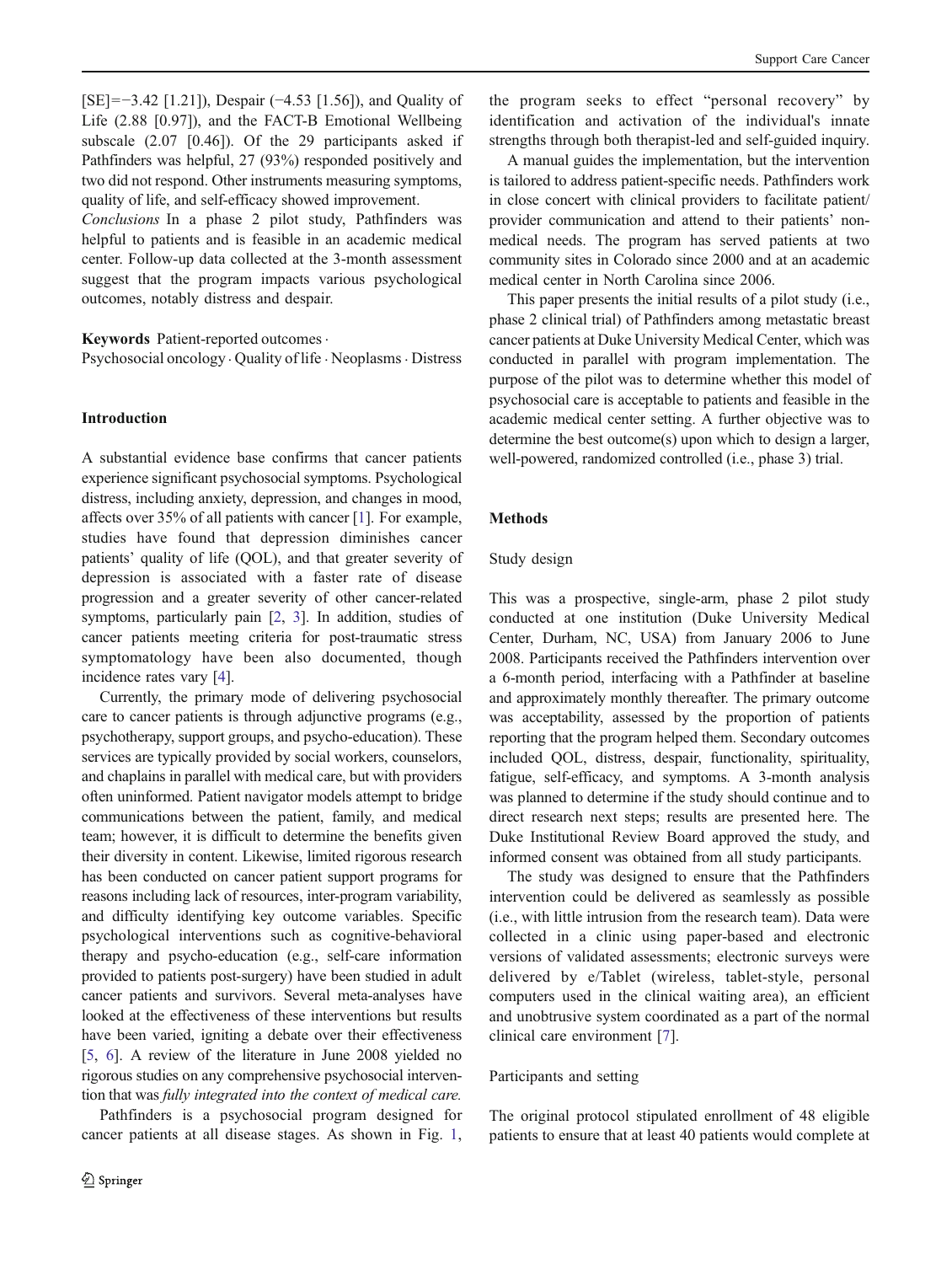<span id="page-2-0"></span>Fig. 1 Conceptual model guiding the Pathfinders pilot study. Quantitative data on helpfulness, quality of life, symptoms, psychological distress, self-efficacy, and spirituality are presented here. Other information such as coping, self-care, exercise, nutrition, inflammation, and health service utilization will be presented separately



least the 3-month assessment. A sample size of 40 provided >80% power to differentiate between a helpfulness rate of 80% and 95% at the 3-month assessment with a one-sample binomial test  $(P=0.05)$ . Due to higher-than-anticipated attrition, the sample size goal was raised to 55 patients.

Eligible participants were: adult; female; diagnosed with metastatic breast cancer; receiving chemotherapy, intravenous immunotherapy, or intravenous bisphosphonate therapy; expected to live ≥6 months; able/willing to travel to clinic at least every 4 weeks; English-literate; and consenting.

# Intervention

Each patient met individually with a "Pathfinder", a trained and licensed social worker. Psychosocial services provided by the Pathfinder included cognitive restructuring, mind/ body technique instruction, and self-care and end-of-life planning. While following a standardized program manual, the Pathfinder customized the intervention to the specific circumstances, needs, and characteristics of the individual patient. It was intended that these newly developed and enhanced skills would help patients navigate through potential setbacks of cancer and its treatment and maintain personal well-being through survivorship or end of life. The Pathfinder met with the participant at least monthly for up to 6 months and communicated regularly with the oncology team.

# Data collection and instruments

Patient-reported outcomes were collected electronically (via e/Tablets [[7\]](#page-5-0)) and using paper-based surveys. Electronic instruments included: (1) Functional Assessment of Cancer Therapy—Breast Cancer Scale (FACT-B) [[8,](#page-5-0) [9](#page-5-0)], a 44-item self- report instrument, measuring QOL in breast cancer patients; (2) Functional Assessment of Chronic Illness Therapy—Fatigue Scale (FACIT-F) [\[10](#page-5-0)], a 13-item survey, measuring fatigue; (3) M.D. Anderson Symptom Inventory (MDASI) [[11](#page-5-0)], a 19-item survey with two subscales, measuring severity of symptoms and their interference with daily living; and (4) Patient Care Monitor 2*™* (PCM, originally called Cancer Care Monitor; Supportive Oncology

Table 1 Demographics of the study sample

|                             | Number or<br>mean $(SD)$ | Percent<br>or [range] |
|-----------------------------|--------------------------|-----------------------|
| Gender                      |                          |                       |
| Female                      | 50                       | 100%                  |
| Age in years                |                          |                       |
| At study enrollment         | 51.2 (11.5)              | $[31 - 79]$           |
| At diagnosis                | 47.3 (11.5)              | $[26 - 79]$           |
| Marital status              |                          |                       |
| Married                     | 37                       | 74%                   |
| Not married                 | 13                       | 26%                   |
| Education                   |                          |                       |
| Less than bachelor's degree | 25                       | 50%                   |
| Bachelor's degree and above | 25                       | 50%                   |
| Race/ethnicity              |                          |                       |
| White, Caucasian            | 38                       | 76%                   |
| Black or African-American   | 10                       | 20%                   |
| Korean                      | 1                        | $2\%$                 |
| Other                       | 1                        | $2\%$                 |
| Cancer stage at diagnosis   |                          |                       |
| Stage 1                     | 6                        | 12%                   |
| Stage 2                     | 19                       | 38%                   |
| Stage 3                     | $\overline{\phantom{0}}$ | 10%                   |
| Stage 4                     | 12                       | 24%                   |
| Missing                     | 8                        | 16%                   |
| Current extent of disease   |                          |                       |
| Distant metastases          | 50                       | 100%                  |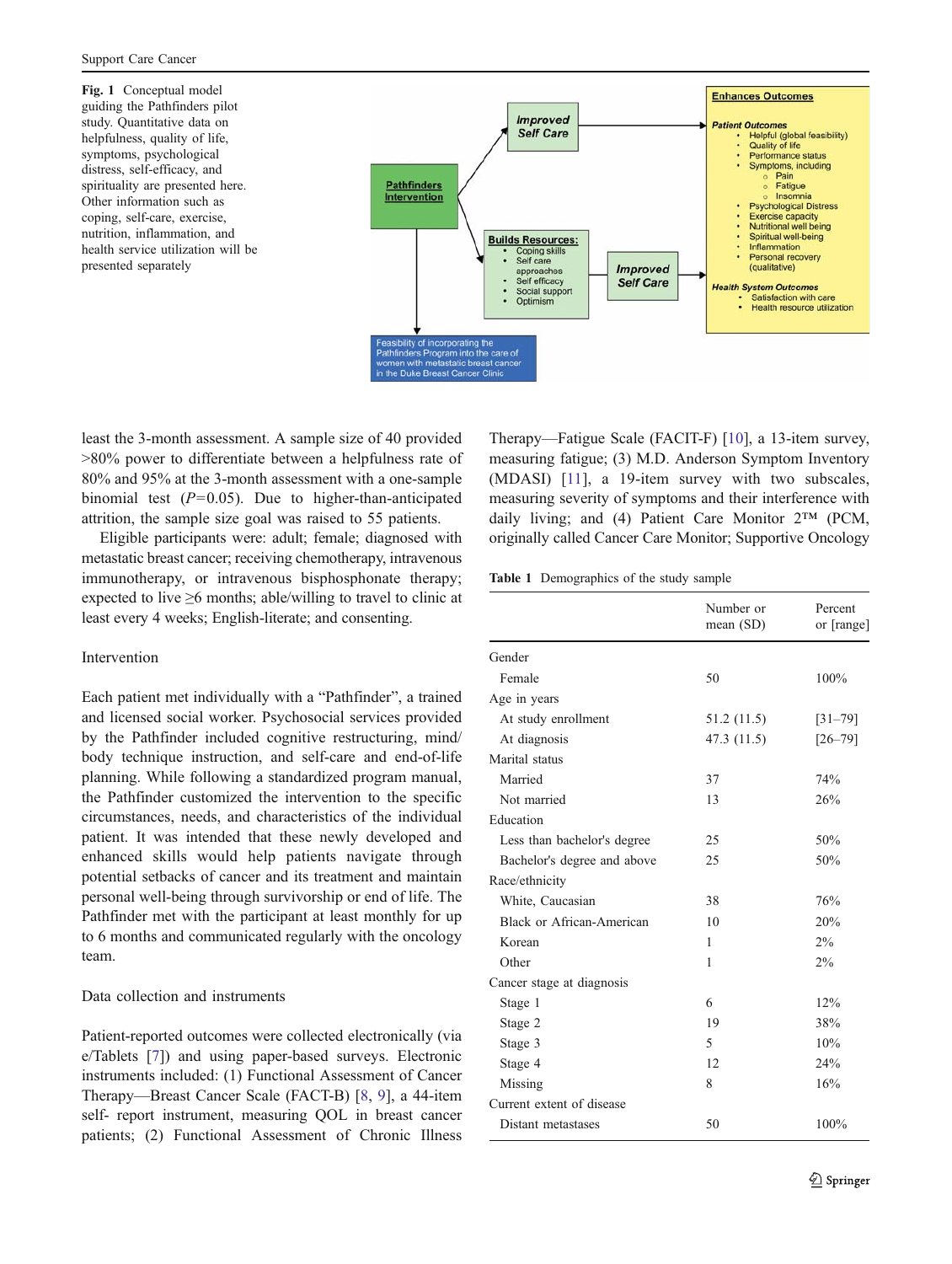<span id="page-3-0"></span>Services, Inc.) [\[12\]](#page-5-0), an 86-item review of systems, generating seven subscales including a global QOL score.

Paper-based surveys included: (1) the helpfulness question; (2) Self Efficacy Scale [\[13\]](#page-5-0); (3) FACIT—Spiritual Well-Being Scale (FACIT-Sp) [\[14](#page-5-0)]; (4) Life Orientation Test— Revised [[15\]](#page-5-0); and (5) Brief COPE Survey [[16](#page-5-0)].

#### Statistical analysis

Statistical analyses focused on data collected between baseline and 3-month assessments. The primary foci were the (1) acceptability and feasibility of Pathfinders at an academic medical center and (2) strength of other outcomes as potential endpoints for a larger study of this psychosocial model. Feasibility and acceptability was assessed through the helpfulness question and estimated with an exact 95% binomial confidence interval. A paired  $t$  test was used to assess changes in subscale scores between baseline and the 3-month assessment with a step-down Bonferroni approach to adjust significance levels given the multiple analyses. Among study participants completing baseline and 3-month

assessments, the proportion of participants with a score  $\geq$ 3 was reported for individual symptoms (PCM) at baseline and 3 months. For symptoms that improved by  $>10\%$ , McNemar's test was used to determine if there were differences in the proportion of patients with a symptom score >3 at baseline and at 3 months. Bonferroni corrections were used to adjust significance levels. All analyses were conducted using SAS Version 9.1. A two-sided significance level of 0.05 was used for all statistical tests.

# **Results**

Participants ( $n=50$ ) were: mean age 51 (SD, 12); 76% white, 20% black; 74% married; 50% college degree (Table [1\)](#page-2-0). The study population had advanced breast cancer; attrition at 3 months was 16% (four died, one withdrew, and three did not have assessment data available due to rapidly progressive illness). Of participants completing the 3-month assessment  $(n=42)$ , 29 (69%) were asked the Pathfinders helpfulness question due to difficulties with administration of paper

Table 2 Change in subscale scores from baseline

| Scale: subscale                   | Number | <b>Baseline</b><br>mean (SE) | Mean change from baseline<br>mean (SE), at 3 months | Meaning of<br>direction of change <sup>a</sup> |
|-----------------------------------|--------|------------------------------|-----------------------------------------------------|------------------------------------------------|
| PCM: general physical symptoms    | 36     | 26.23(2.59)                  | $-3.58(1.84)$                                       | Improvement                                    |
| PCM: treatment side effects       | 36     | 12.5(1.36)                   | $-0.92(1.52)$                                       |                                                |
| PCM: distress                     | 36     | 11.36(1.82)                  | $-3.42$ (1.21)*                                     | Improvement                                    |
| PCM: despair                      | 36     | 11.53(2.68)                  | $-4.53$ (1.56)*                                     | Improvement                                    |
| PCM: impaired performance         | 30     | 12.73(2.17)                  | $-1.03(1.61)$                                       | Improvement                                    |
| PCM: impaired ambulation          | 35     | 4.49(1.11)                   | $-1.31(0.84)$                                       | Improvement                                    |
| PCM: quality of life              | 30     | $-13.52(1.85)$               | $2.88(0.97)$ *                                      | Improvement                                    |
| FACT-G: physical                  | 36     | 16.99(1.07)                  | 1.73(0.74)                                          | Improvement                                    |
| FACT-G: social                    | 34     | 20.72 (0.96)                 | 0.3(0.57)                                           |                                                |
| FACT-G: emotional                 | 36     | 15.56(0.81)                  | $2.07(0.46)^*$                                      | Improvement                                    |
| FACT-G: functional                | 35     | 15.34(1.13)                  | 0.07(0.72)                                          |                                                |
| FACT-B                            | 40     | 22.81 (0.79)                 | 1.69(0.75)                                          | Improvement                                    |
| FACIT-Fatigue                     | 39     | 25.67(1.93)                  | 2.91(1.19)                                          | Improvement                                    |
| FACIT-Spirituality: meaning/peace | 25     | 21.97(1.61)                  | 1.95(0.99)                                          | Improvement                                    |
| FACIT-Spirituality: faith         | 25     | 12.24(0.84)                  | $-0.04(0.57)$                                       |                                                |
| MDASI: symptom severity           | 41     | 2.67(0.3)                    | $-0.17(0.22)$                                       |                                                |
| MDASI: interference               | 41     | 3.67(0.45)                   | $-0.73(0.32)$                                       | Improvement                                    |
| Self Efficacy: other              | 25     | 58.04 (3.78)                 | 4.23(2.91)                                          | Improvement                                    |
| Self Efficacy: pain               | 24     | 61.19(4.85)                  | 3.1(4.22)                                           | Improvement                                    |
| Self Efficacy: functioning        | 24     | 62.64(4.76)                  | 4.58(3.88)                                          | Improvement                                    |
| Self Efficacy: overall            | 24     | 59.18 (4.29)                 | 3.94(3.19)                                          | Improvement                                    |

Italics indicate statistically significant improvement

PCM Patient Care Monitor, FACT-G/-B Functional Assessment of Cancer Therapy—General/Breast, FACIT Functional Assessment of Chronic Illness Therapy, MDASI M.D. Anderson Symptom Inventory, SE standard error

\*P<0.05 after step-down Bonferroni adjustment

<sup>a</sup> Survey instruments may reflect improvement by increasing or decreasing scores. The implications of the change are presented here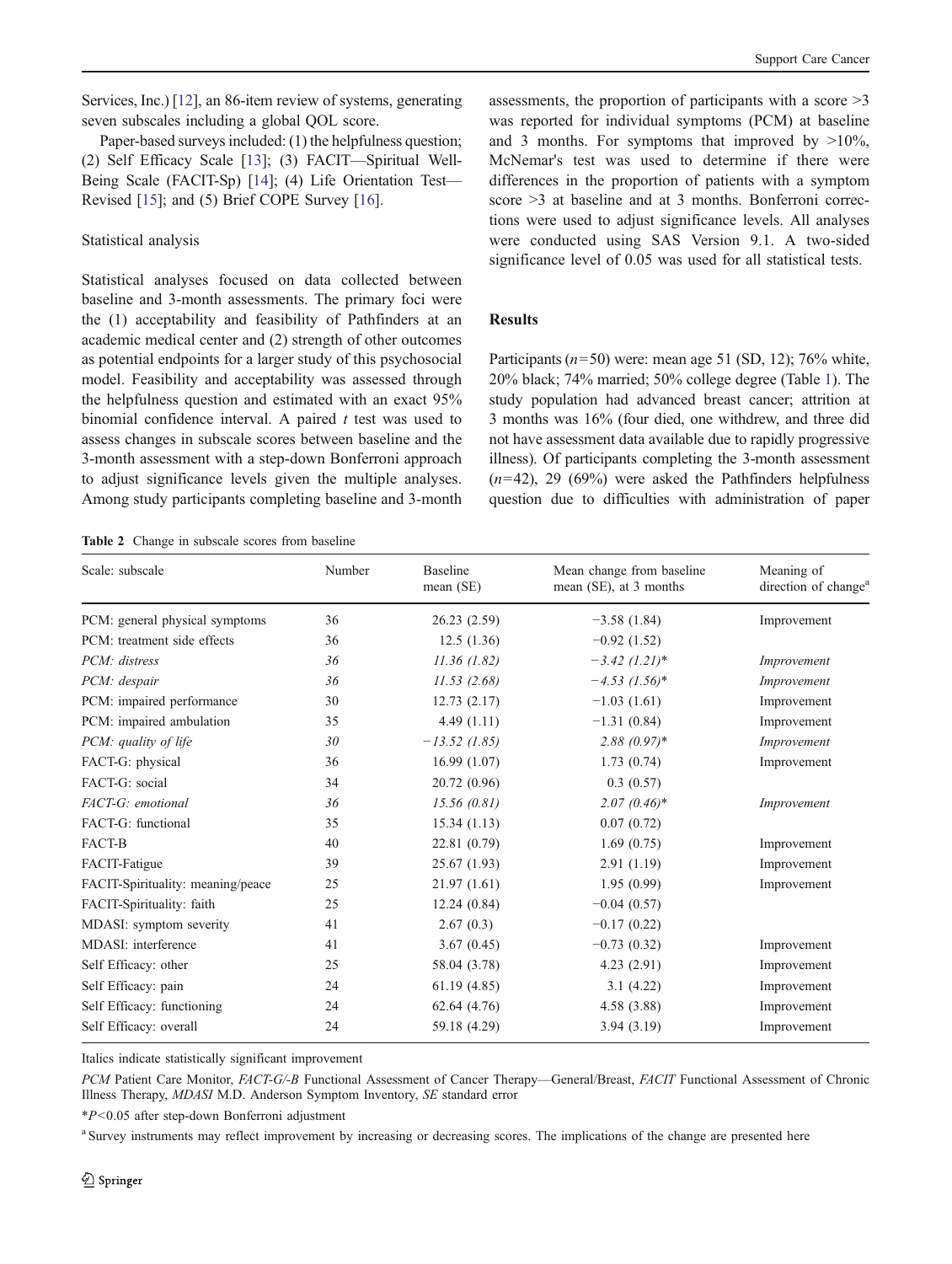surveys, and of those, 27 (93%) indicated that Pathfinders was helpful and two did not respond.

As shown in Table [2,](#page-3-0) significant improvements (all  $P \leq 0.05$  in OOL and distress scores from baseline to 3 months were achieved despite participants' advanced and progressive disease: PCM Distress (mean change [SE]=−3.42 [1.21]); PCM Despair (−4.53 [1.56]); PCM Quality of Life (2.88 [0.97]); and FACT-G Emotional Wellbeing (2.07 [0.46]). While statistically non-significant, other measures (e.g., FACT-B, FACIT-F, and MDASI Interference) showed a trend towards improvement. Finally, Table 3 highlights symptoms that showed a  $>10\%$  change in prevalence, with change in prevalence of nervousness significant at  $P < 0.05$ .

## Discussion

This phase 2 pilot study examined the short-term impact of the Pathfinders program on QOL-related outcomes. Before preparing for a randomized controlled trial, it was necessary to determine whether the academic medical setting could accommodate this type of psychosocial program or whether there was the potential for positive impact. Results

indicated that most (93%) study participants found the intervention helpful, and the high retention rate coupled with continuous referrals from physicians affirmed the program's acceptability.

Certain outcomes (e.g., distress and despair) evidenced improvement despite the progress of disease. Recent studies have examined trends in QOL-related scores in patients nearing end of life. One prospective, longitudinal study in an advanced cancer cohort  $(n=67)$  reported steady decline in FACT-G scores over the 6 months preceding death, accelerated decline in the last 2–3 months, and dramatic increase in psychological symptoms in the last month [[17\]](#page-5-0). In contrast, a study among breast cancer survivors in China reported significant improvement over time in many outcomes. However, even among these long-term survivors, certain aspects of QOL either failed to improve or worsened (e.g., emotions and social support) [[18\]](#page-5-0). Because we lack survival data on our cohort, we were unable to directly relate these results to our population; however, they demonstrate a pattern that suggests the need for psychosocial intervention for advanced cancer patients nearing death.

Many participants experienced significant improvement in self-efficacy, which is defined as having confidence to

Table 3 Change in selected symptoms from baseline, as reported on the Patient Care Monitor Instrument

| System           | Symptom                                              | Change from baseline at 3 months |                                      |                                        |  |
|------------------|------------------------------------------------------|----------------------------------|--------------------------------------|----------------------------------------|--|
|                  |                                                      | N                                | Percent with score<br>>3 at baseline | Percent with score<br>$>3$ at 3 months |  |
| Constitutional   | Weight loss                                          | 36                               | 19                                   | 8                                      |  |
|                  | Weight gain                                          | 33                               | 24                                   | 21                                     |  |
|                  | Fatigue (tiredness)                                  | 35                               | 66                                   | 49                                     |  |
| Endocrine        | Reduced sexual enjoyment, interest, or performance   | 34                               | 41                                   | 29                                     |  |
| Gastrointestinal | Nausea (queasy feeling)                              | 35                               | 20                                   | 11                                     |  |
|                  | Decrease in appetite                                 | 36                               | 17                                   | 6                                      |  |
|                  | Increase in appetite                                 | 35                               | 9                                    | 9                                      |  |
| Psychiatric      | Feeling I would be better off dead <sup>a</sup>      | 36                               | 8                                    | 3                                      |  |
|                  | Feeling hopeless <sup>a</sup>                        | 36                               | 22                                   | 11                                     |  |
|                  | Nervous, tense, anxious <sup>b</sup>                 | 36                               | 47                                   | $22*$                                  |  |
|                  | Feeling helpless                                     | 36                               | 25                                   | 19                                     |  |
|                  | Lost interest in pleasurable activities <sup>a</sup> | 36                               | 25                                   | 14                                     |  |
|                  | Feeling guilty <sup>a</sup>                          | 36                               | 25                                   | II                                     |  |
|                  | Lost interest in people <sup>a</sup>                 | 36                               | 14                                   | 11                                     |  |
|                  | Worry <sup>b</sup>                                   | 36                               | 44                                   | 33                                     |  |
|                  | Crying/feeling like crying <sup>b</sup>              | 36                               | 28                                   | 17                                     |  |
|                  | Sad (depressed) <sup>b</sup>                         | 36                               | 33                                   | 17                                     |  |
|                  | Feeling worthless <sup>a</sup>                       | 36                               | 22                                   | 3                                      |  |
|                  |                                                      |                                  |                                      |                                        |  |

Italics indicate meaningful improvement with >10% change

\*P<0.05 after step-down Bonferroni adjustment

a Patient Care Monitor Despair subscale item

<sup>b</sup> Patient Care Monitor Distress subscale item